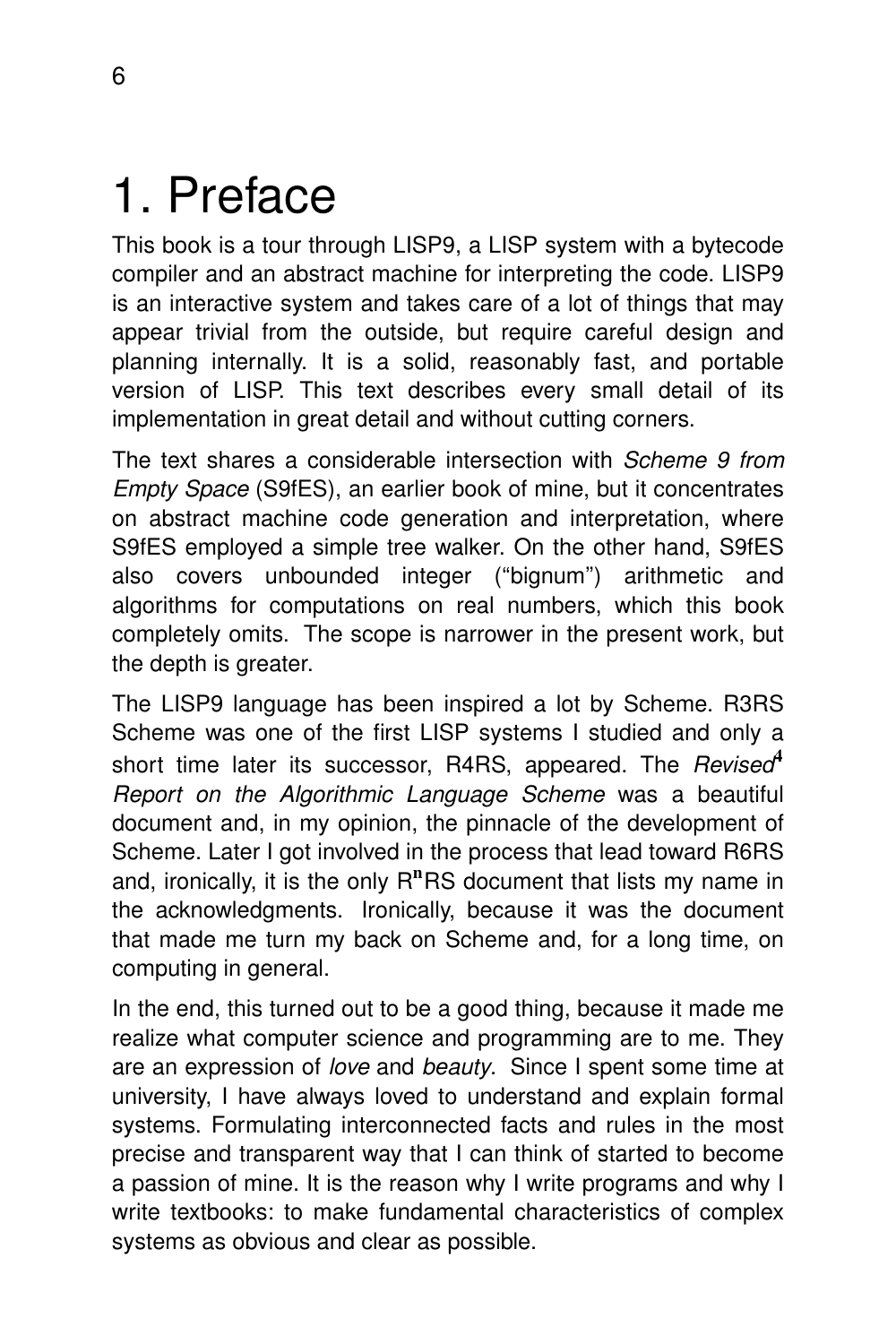Unfortunately this is a lost art these days. Abelson and Sussman's epic statement [SICP1985]

## Programs are meant to be read by humans and only incidentally for computers to execute

which should be an unshakable truth for everybody who ventures to write and understand computer programs, is by many considered to be a liability today. Code must be released quickly, must be fast at any cost, must ''create value'' and ''provide user experience". Indeed Kurlansky may have been right when he suggested that all people who fight for something will in the end adopt the traits they detest most in their enemies [Kurlansky2006]. Hacker culture has become everything that its members disdained in the May of its age: a club of entrepreneurs, marketers, business people.

Even at the risk of marginalizing myself, I refuse to be part of this new "hacker" culture. Silence, introspection, casually browsing and enjoying your own code, pride in your creation, but also, and probably most importantly, humbleness in the face of complexity are values without which the art of programming is deteriorating to craft, then trade, and then obscurity. It is no longer an art at all, but a business, and I will have no part in it!

This background is very well reflected by the LISP9 language and its implementation. The language is minimalistic and terse: a tool for the creation of art and inspiration instead of the conglomeration of massive and hyper-complex structures. Its source code attempts to be a novel written in plain language rather than an encyclopedia, and this book is its secondary literature.

The LISP9 language is so much like Scheme that many programs can probably be translated between them by substituting keywords and special objects. Its semantics should look suspiciously familiar to everybody who knows Scheme. However, its keywords are terse and it revives some traits that have their roots in more traditional LISP.

The terseness of keywords serves a pragmatic purpose: it makes the code brief and, most importantly, allows to keep lines of code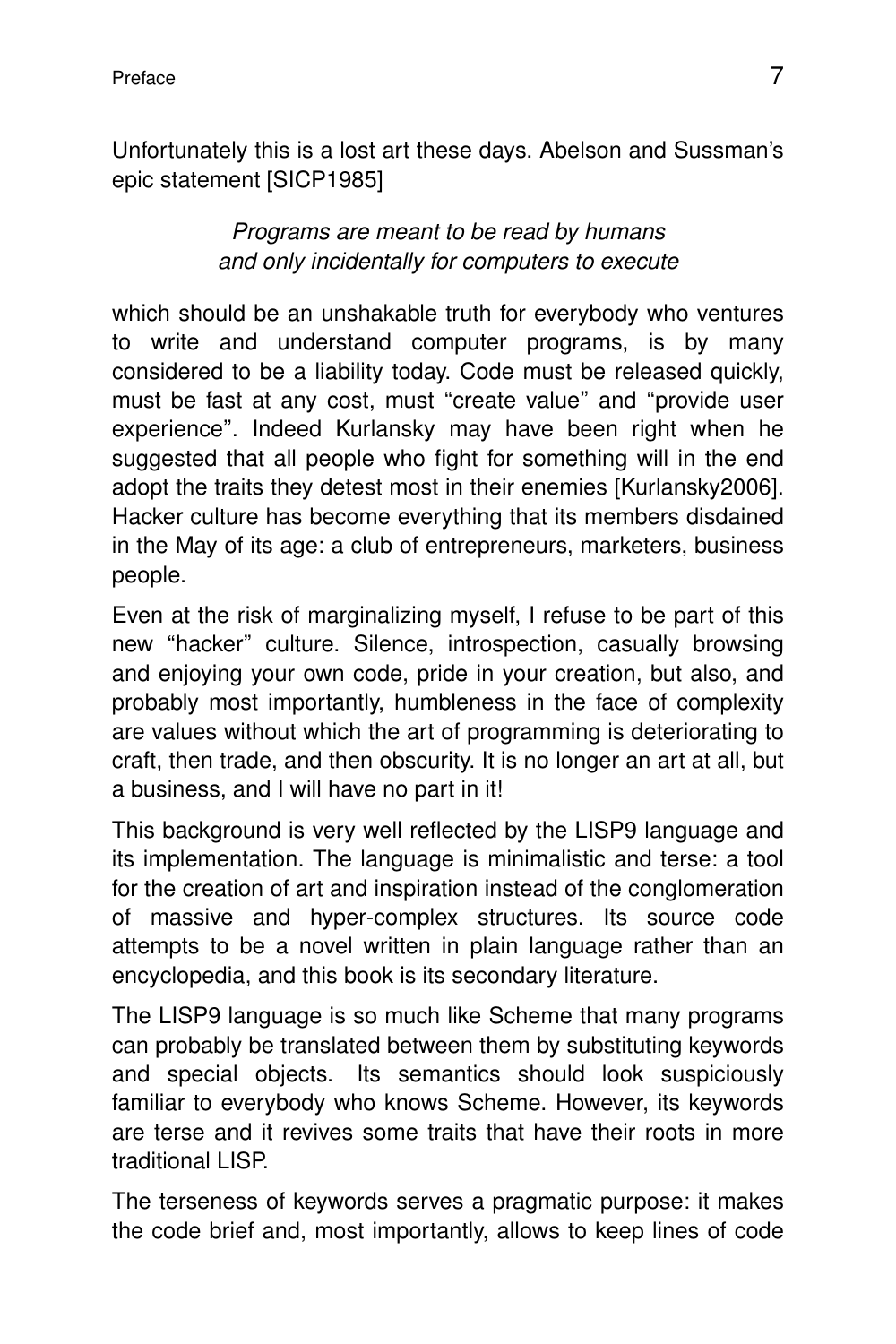limited to a number of characters that is suitable for printing in a  $6" \times 9"$  book. This is particularly helpful in the age of electronic books, because it makes program code fit comfortably in small displays.

The LISP9 implementation follows an idiomatic coding style that may need some getting used to. Here is a summary:

- function names are verbs, only sometimes nouns
- function names are short, but expressive
- global variable names are short nouns
- local variable names are single-character placeholders

At the lexical level in C code:

- CONSTANTs are all-upper-case
- Global variables are capitalized
- everything else is all-lower-case

In LISP code global variables wear **\***earmuffs**\***.

In the prose, keywords and global variables are typeset in **boldface** characters and local variables are typeset in *roman italics*.

Part of this style certainly runs counter to the belief that everything must be named with "obvious", "descriptive", and "immediately comprehensible'' names.Ifind this explicit style utterly confusing and obtuse. Compare

```
(defun (reverse-and-concatenate
     base-list
      appended-list)
(if (null base-list)
   appended-list
    (reverse-and-concatenate
      (cdr base-list)
      (cons (car base-list)
            appended-list))))
```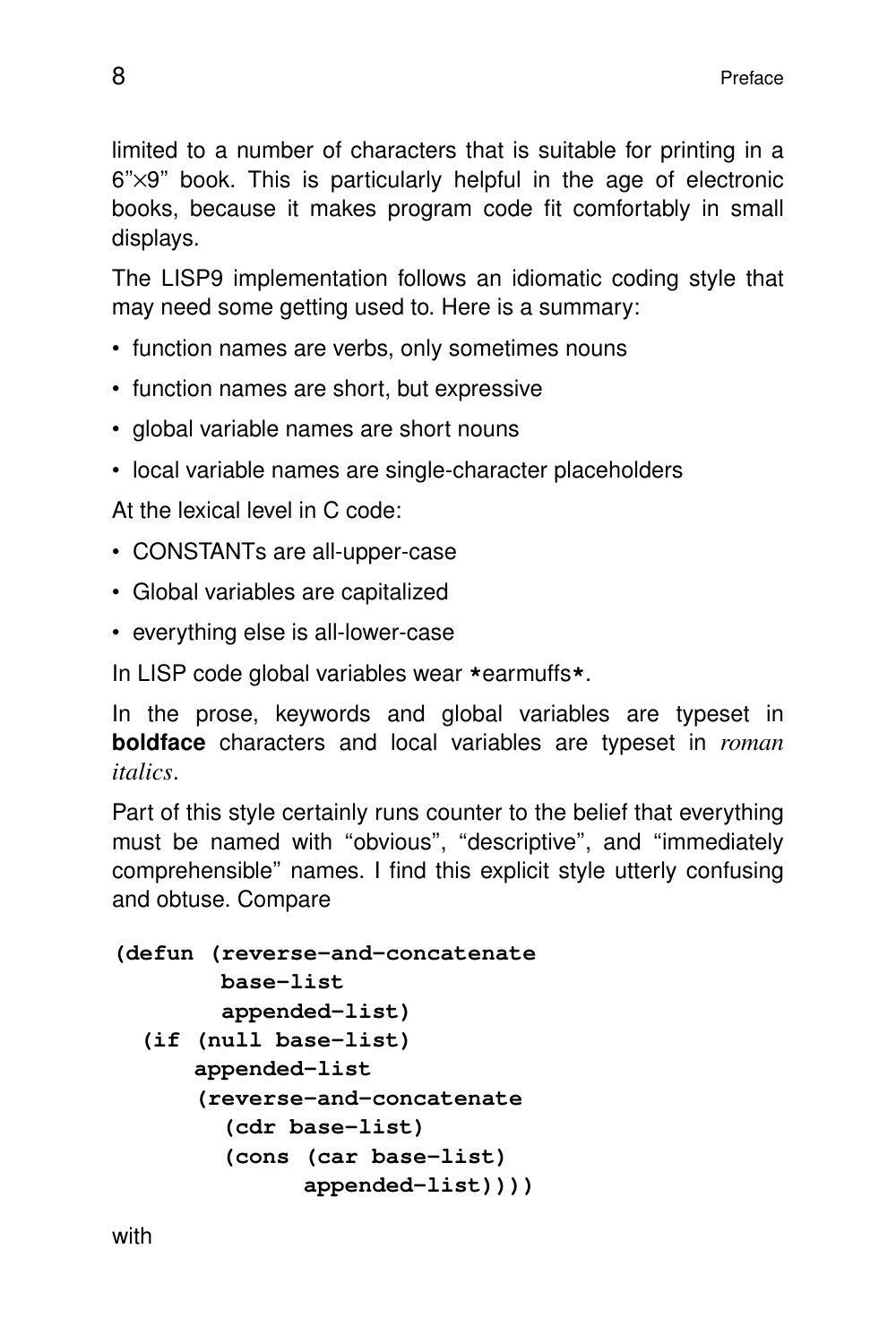```
(defun (reconc a b)
(if (null a)
   b
    (reconc (cdr a)
             (cons (car a) b))))
```
If you prefer the former style, you will have to adjust quite a bit to the style practiced in this book, but I predict that this will not be as hard as it might seem to be, and the benefit is substantial. White space is as important to code as silence is to music. Without them music is noise and code is an impenetrable wall of text.

In the concrete example, **reconc** ("reverse and concatenate") is a well-known LISP idiom, just like strcmp ("string-compare") is a well-known C idiom. Languages thrive on the use of idioms. They make the language brief and clear at the same time. Their only flip side is that they require some accommodation by those who are not used to them. But then you are already using terms like ''loading a program'' or ''doing a function call'' without thinking about them too much. You will get used to new idioms as easily as you got used to those.

About variables: given that you understand what **reconc** does, what will *a* and *b* be? Which one will be reversed and concatenated to which one? I would say, it is obvious from the context, and the use of ''more readable'' names would only make the code opaque and hard to comprehend.

This books is intended to be read front-to-back and maybe twice: once focusing on the prose and once on the code. The prose is terse, because I do not want to waste your time, so if your mind drifts for a moment, you probably will miss something. All concepts are introduced in a strict bottom-up order, as far as possible, so everything builds on top of previously introduced topics when going through the text in the intended order.

To avoid all issues that one or the other reader may have with the various licenses out there, the LISP9 source code is placed in the public domain or, in legislations that do not have a concept like the public domain, distributed under the Creative Commons Zero (CC0) License. This means that you, the reader, have the ultimate